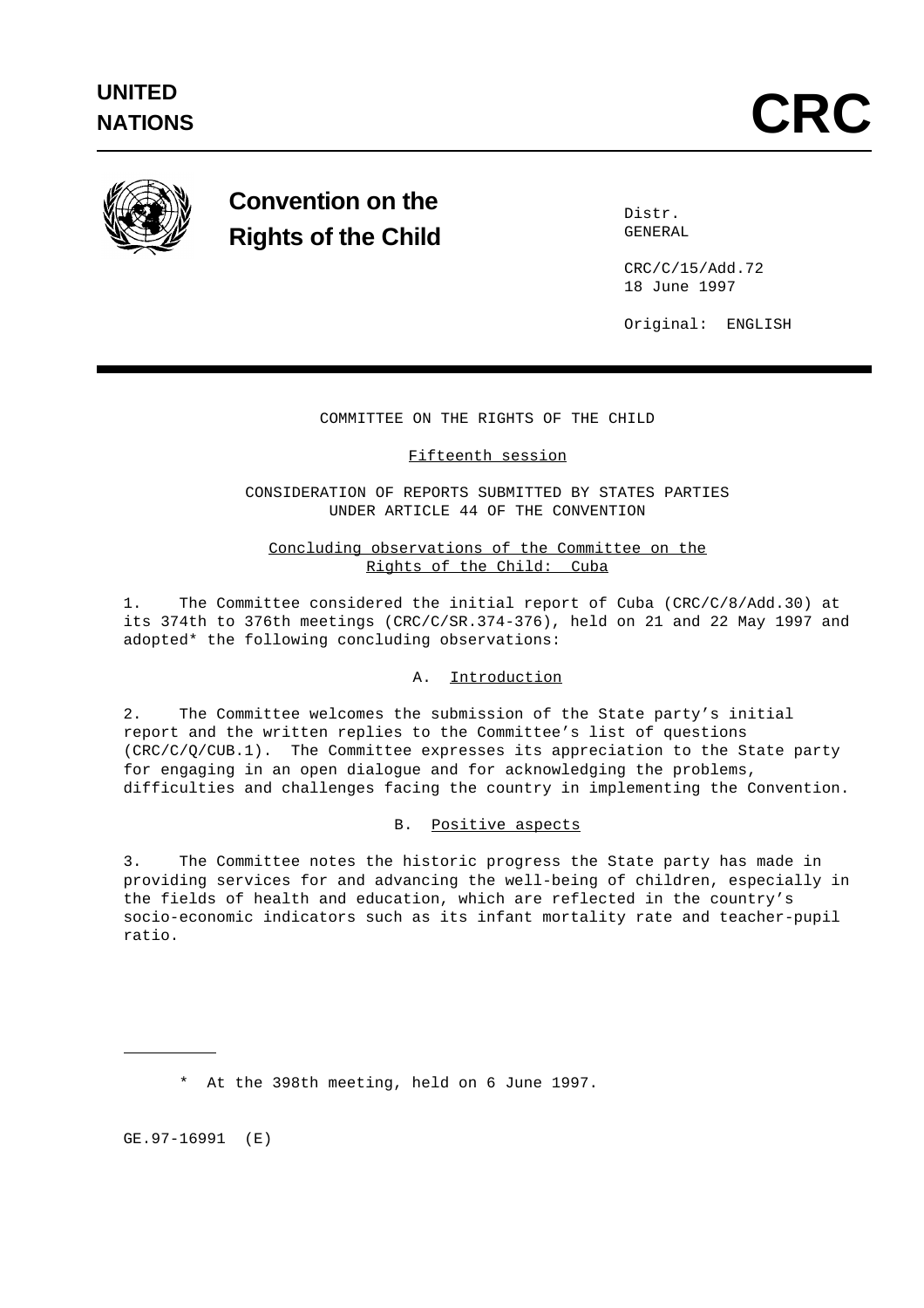CRC/C/15/Add.72 page 2

4. The Committee notes with satisfaction that a Plan of Action to attain the goals of the World Summit for Children has been formulated and is being implemented at both the national and municipal levels.

5. Note is taken of the Government's recent initiatives to implement sex education programmes in cooperation with the United Nations Population Fund (UNFPA).

6. The Committee takes note of the importance the State party attaches to the provision of care for the disabled and the priority measures introduced in this area.

7. The Committee also takes note of the willingness of the State party to provide international assistance to victims of emergencies, particularly in the case of 14,000 persons affected by the Chernobyl environmental disaster who received treatment offered by Cuba.

## C. Factors and difficulties impeding the implementation of the Convention

8. The Committee takes note of the difficulties for the State party in its implementation of the Convention as a result of the dissolution of its traditional economic ties and the intensification of the trade embargo.

### D. Principal subjects of concern

9. It is the view of the Committee that insufficient steps have been taken to study and review the compatibility of national legislation with the principles and provisions of the Convention, so as to ensure fulfilment of all the rights provided for in the Convention.

10. The Committee is concerned that insufficient steps have been taken to adequately reflect, in the State report, all the rights provided for in the Convention.

11. The Committee is concerned about the sectoral approach adopted by existing mechanisms monitoring the implementation of the Convention and their ineffectiveness in reflecting the holistic approach essential to a comprehensive implementation of the Convention.

12. The Committee is further concerned about the lack of an independent mechanism, such as an Ombudsperson, accessible to children to deal with complaints of the violation of their rights and to provide remedies for such violations.

13. The Committee draws the attention of the State party to certain lacunae in the statistical and other information collected by the State party, including with respect to the choice and development of indicators to monitor the implementation of the principles and provisions of the Convention. From information provided in the State party's report, the Committee notes that in certain instances statistics on the situation of children are being collected only for children up to the age of 15.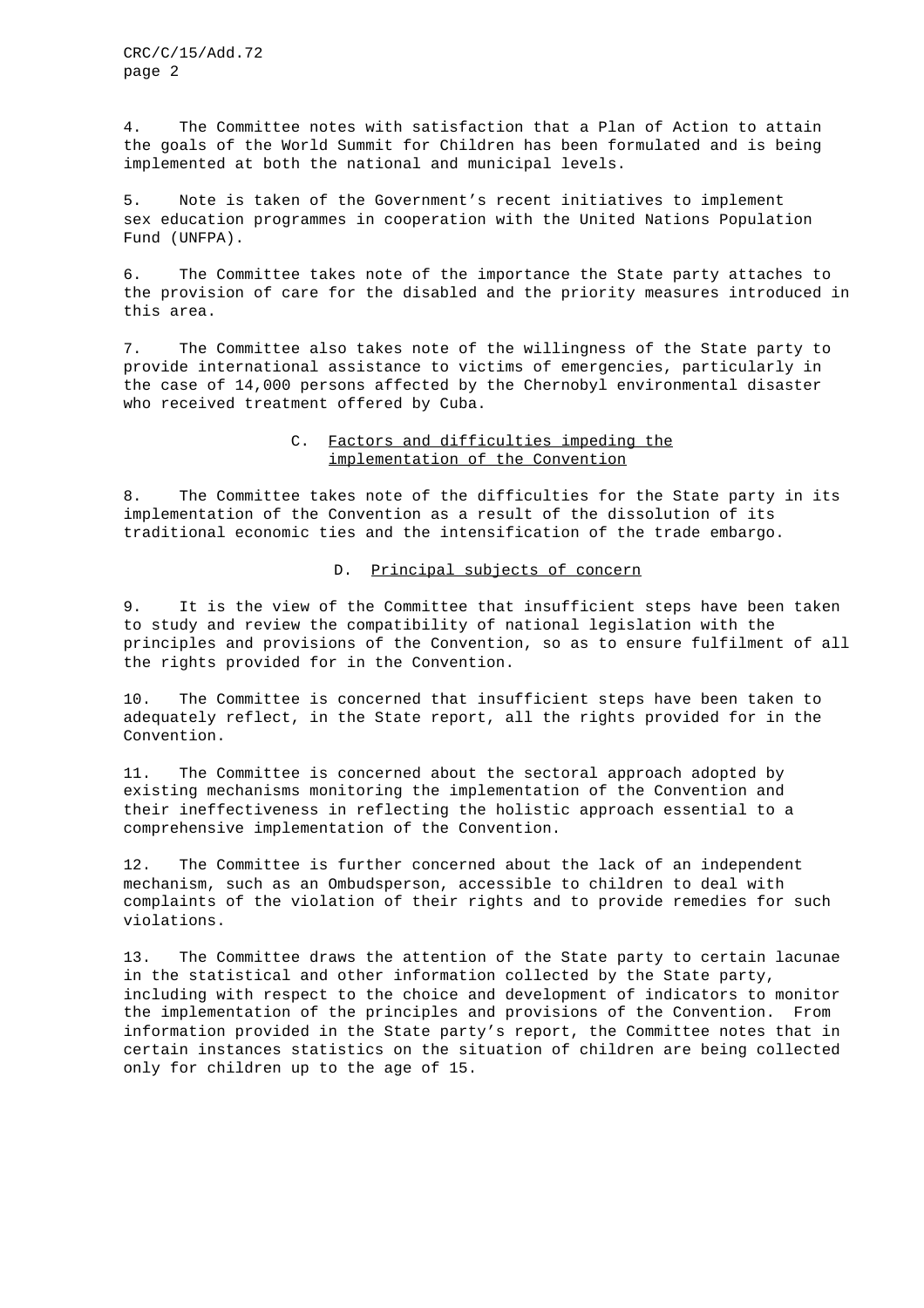14. The Committee is concerned about the inadequacy of measures taken to incorporate education about the principles and provisions of the Convention fully into the training given to professionals working with and for children, including judges, lawyers, law enforcement personnel, teachers, social welfare officers, doctors and other health professionals, as well as personnel working in child-care institutions for children and officials of the central and local administrations.

15. The Committee is concerned about the failure to provide for a minimum age for sexual consent and the absence of harmonization between the age for the completion of compulsory schooling and the minimum age for employment.

16. The Committee is of the view that insufficient measures have been taken to ensure the implementation of the general principles of the Convention in policy, practice and procedures, especially with regard to article 3 (the best interests of the child) and article 12 (respect for the views of the child). The Committee is of the view that the measures taken to ensure respect for the views of the child, in the family and social life, as well as in the context of administrative, social welfare and other procedures affecting and applying to them, are insufficient.

17. The Committee regrets the insufficiency of information provided on the implementation of the civil rights and freedoms of children.

18. It is the view of the Committee that the apparent absence of independent mechanisms for monitoring the situation of children in institutions is a matter of concern.

19. While the Committee takes note of the State party's efforts to deal with the issue of child abuse, including through the establishment of an early warning system for violence against children, it is of the view that these measures are insufficient to fully protect children from such violations. Furthermore, serious concern remains in relation to a child's opportunity to report abuse and other violations of his/her rights in the family, schools or other institutions and to have a complaint taken seriously and responded to effectively.

20. The Committee is also concerned about issues relating to children who exhibit anti-social behaviour, namely an increase in the number of children with behavioural problems and the adequacy of existing mechanisms to address their problems effectively.

21. The Committee notes with concern that obstacles remain to the effective implementation of the family planning and education programmes in the country, particularly in view of the lack of quality materials and services available in Cuba.

22. The Committee has noted that, while there is an absence of statistics relating to the incidence of school drop-out, available statistics reveal a decline in the number of children enrolled in secondary education and a reduction in the availability of scholarships for children to continue their education.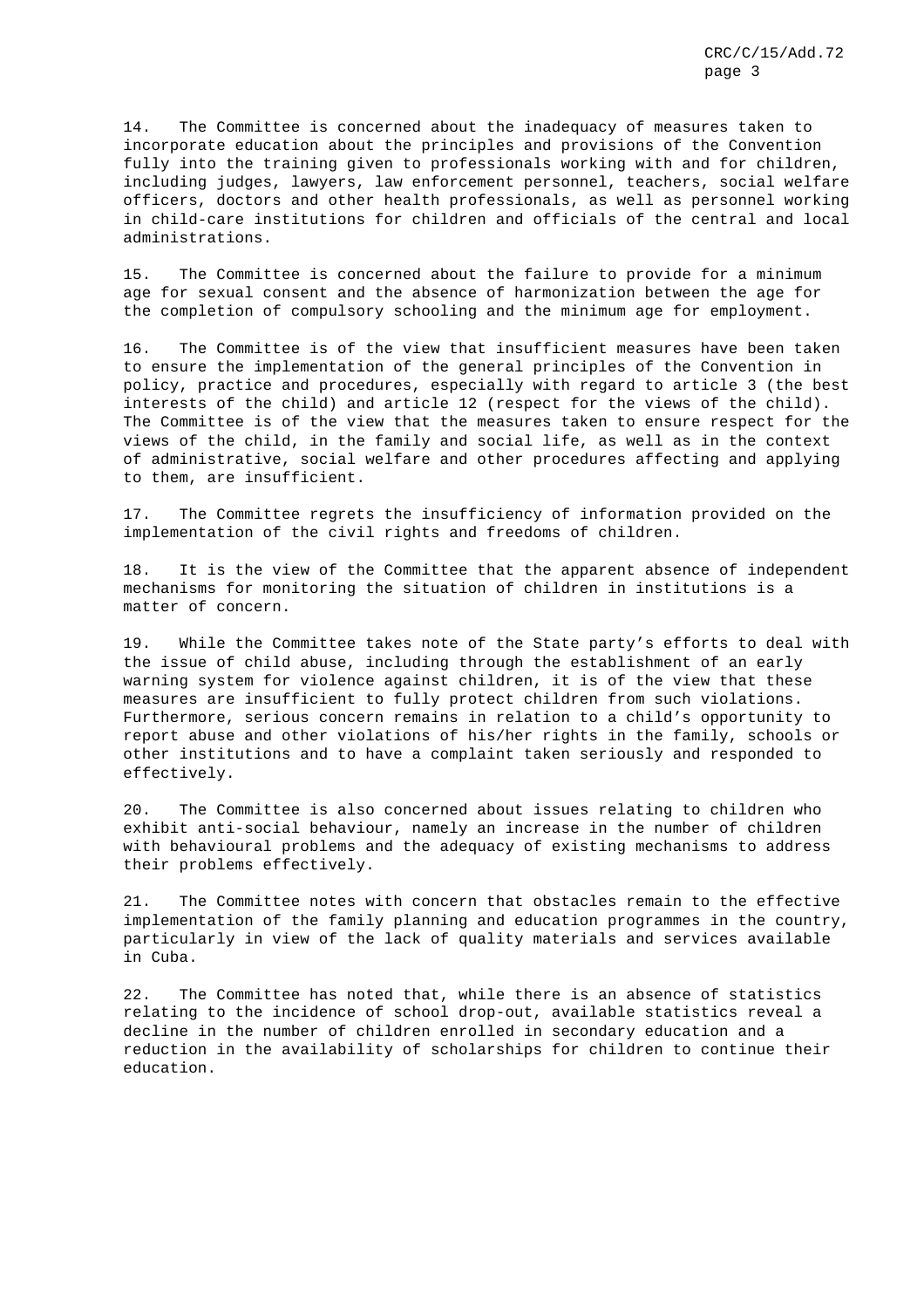CRC/C/15/Add.72 page 4

23. With regard to the issues of drug abuse and trafficking, child labour, child prostitution and suicide, the Committee takes note of the information provided by the State party that cases involving children are few and isolated. Nonetheless, it wishes to express its concern that, in light of the considerable social and economic problems facing the country, insufficient efforts are being taken by the State party to devise preventive strategies to ensure that such problems do not become more prevalent, thereby endangering future generations of children.

24. It is also a matter of concern to the Committee that some issues relating to the system of juvenile justice were not fully addressed, including on the compatibility of the juvenile justice system with the principles and provisions of the Convention, especially in relation to the protection afforded to children aged 16 to 18 years of age and the detention of children with adults.

### E. Suggestions and recommendations

25. In the spirit of the Vienna Declaration and Programme of Action of 1993 and in light of the discussion in the Committee, the Committee recommends that the State party consider the possibility of reviewing the Declaration it made to the Convention with a view to its withdrawal.

26. The Committee encourages the State party to undertake a review of its national legislation in order to ensure its full compatibility with the principles and provisions of the Convention and that the whole range of rights provided for in the Convention find expression in domestic legislation, policy and actions.

27. The Committee encourages the State party in its efforts to consider becoming a party to related human rights instruments, including the Hague Convention on Protection of Children and Cooperation in respect of Intercountry Adoption of 1993 and the Convention relating to the Status of Refugees of 1951.

28. The State party is urged to take action to strengthen the capacity of the country's monitoring and coordinating mechanisms concerning the rights of the child with the aim of ensuring a holistic approach to the implementation of the Convention and raising the political visibility of issues relating to children.

29. In light of the Committee's view that further efforts are required to ensure that the Convention is used as a political tool and a framework for action on behalf of children, the Committee recommends that future national and local programmes of action on children incorporate policies, programmes, aims and goals reflecting the principles and provisions of the Convention.

30. In accordance with the principles and provisions of the Convention, the Committee suggests that the State party consider introducing systems, within the framework of international cooperation, which provide for the collection, compilation and analysis of data concerning children up to the age of 18, including information on the violations of the rights of the child, disaggregated, inter alia, by gender and location.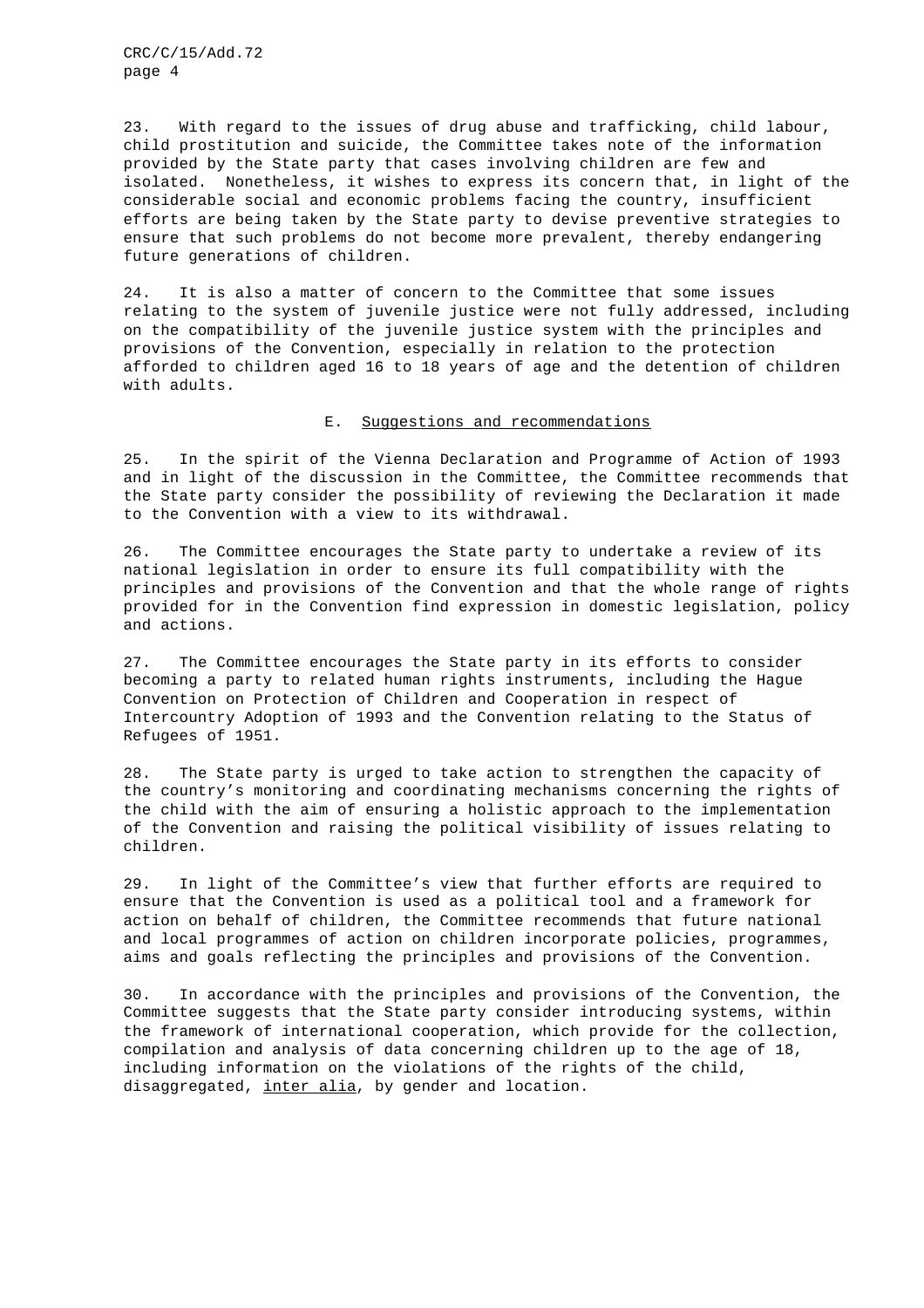31. It is further recommended that education about the principles and provisions of the Convention be included in the training of professionals working with and for children such as doctors, health and social welfare personnel, judges, law enforcement personnel, lawyers, teachers, personnel working in child-care institutions and officials of the central and local administrations.

32. In accordance with the Convention, the Committee recommends the harmonization of legislation, including with respect to the age of completion of compulsory schooling and the minimum age for employment.

33. The Committee recommends that further measures be taken to ensure the effective implementation of the general principles of the Convention, notably non-discrimination, best interests of the child and respect for the views of the child. Thus, these principles should constitute the framework for the design and implementation of policy in all actions concerning children whether undertaken by social welfare institutions, administrative authorities or legislative bodies.

34. The Committee encourages the State party to pursue the efforts required to ensure a holistic approach to the implementation of the Convention, which reaffirms that the rights of the child are indivisible, interdependent and interrelated and that the rights of the child should be addressed in an integrated manner. In this regard, the Committee recommends that special attention be accorded to the implementation of the civil rights and freedoms of children.

35. The Committee recommends that further measures to protect children from abuse and maltreatment be undertaken, in particular through the development of a widespread public information campaign for the prevention of corporal punishment and bullying of children, whether by adults or by other children.

36. In relation to the State party's strategy for dealing with accidents affecting children, the Committee suggests that the State party consider focusing even greater efforts on preventive measures.

37. The Committee recommends that further resources and assistance be devoted to activities in the area of family planning and health education programmes, with a view to addressing the problem of teenage or unwanted pregnancies and changing male sexual behaviour. Issues relating to the incidence and treatment of children infected with or affected by HIV/AIDS and STDs and to reducing the apparent recourse to abortion as a method of family planning should also be the focus of programmatic actions. It is also recommended that major efforts be undertaken to broaden the coverage of reproductive health educational programmes beyond married couples.

38. The Committee is of the view that the State party should review, as a matter of urgency, the minimum legal age of sexual consent with a view to raising it.

39. The Committee recommends that further psycho-social measures should be taken to prevent and control the debilitating effects of behavioural problems affecting children.